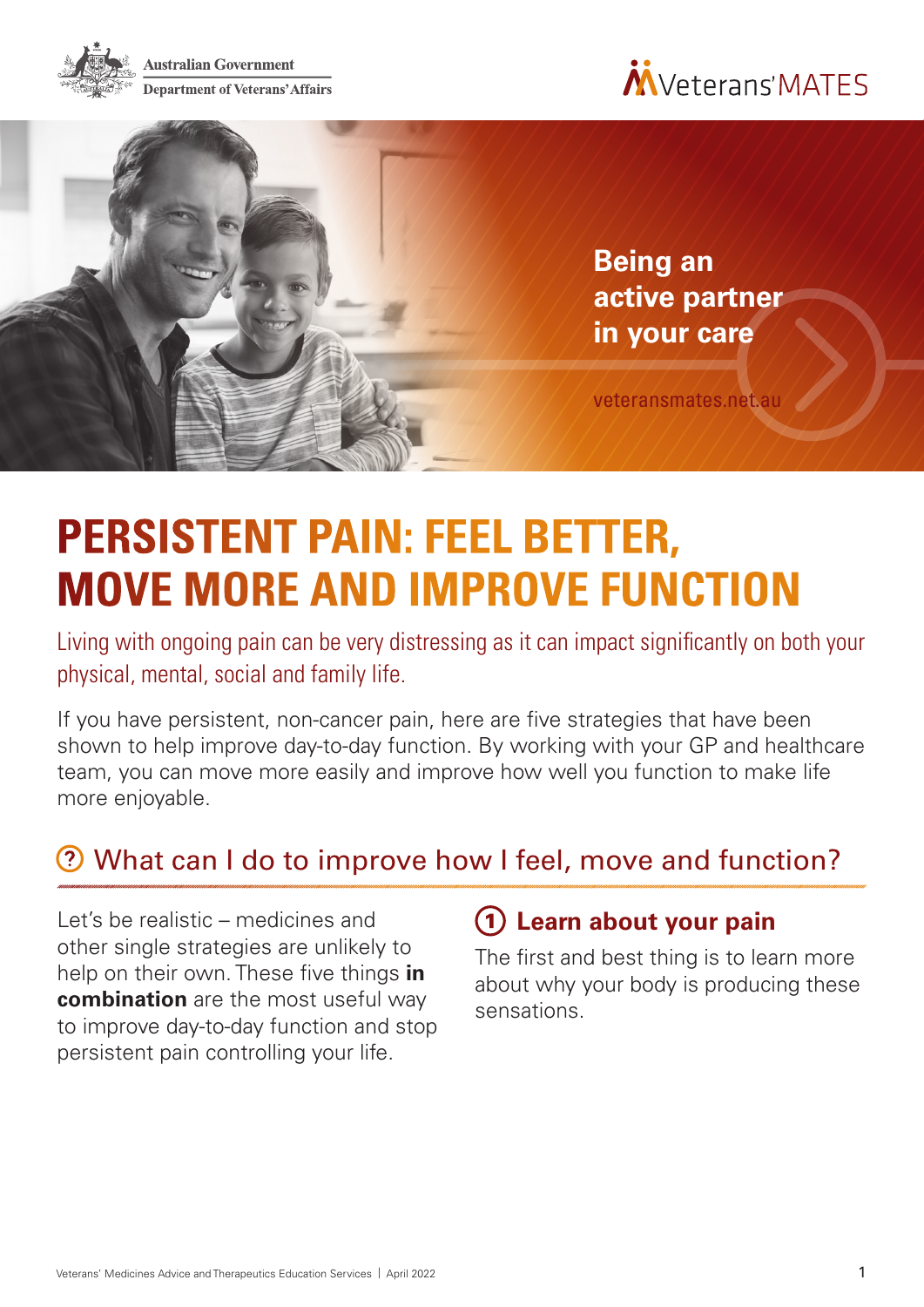#### **Learning about pain – where to start**

Many helpful websites and resources can help you learn more about how pain works and some strategies that can help to manage it.

- The 2-part **Veterans' MATES** topic information about how pain works and a practical exercise for identifying and reducing your level of pain: [www.veteransmates.net.au/topic-48-veterans-advice](http://www.veteransmates.net.au/topic-48-veterans-advice)
- **'Tame The Beast It's time to rethink persistent pain'** – a short animated video to help you to understand your pain: [www.youtube.com/watch?v=ikUzvSph7Z4](https://www.youtube.com/watch?v=ikUzvSph7Z4)
- **'Understanding pain: Brainman chooses'**  a short animated video explaining chronic pain and the best treatments: [www.youtube.com/watch?v=jIwn9rC3rOI](http://www.youtube.com/watch?v=jIwn9rC3rOI)





- **'Reach for the facts'** information to help you understand pain [www.reachforthefacts.com.au/what-is-pain/](https://reachforthefacts.com.au/what-is-pain/) and how to manage it [www.reachforthefacts.com.au/managing-your-pain/](https://reachforthefacts.com.au/managing-your-pain/)
- **'Pain revolution'**  open access modules on learning more about your pain and being proactive in managing it: [www.painrevolution.org/](http://www.painrevolution.org/)
- **ACI Pain Management Network** information to help you develop better skills in managing your pain with your healthcare team, including real-life stories of people living well with chronic pain: [www.aci.health.nsw.gov.au/](http://www.aci.health.nsw.gov.au/chronic-pain/chronic-pain) [chronic-pain/chronic-pain](http://www.aci.health.nsw.gov.au/chronic-pain/chronic-pain)

Two examples of how we might understand persistent pain:

#### **Pain as an alarm system**

One way to understand pain is to think of the body as having a built-in alarm system such as outlined here: [www.](http://www.youtube.com/watch?v=jyHeAQbFs34) [youtube.com/watch?v=jyHeAQbFs34](http://www.youtube.com/watch?v=jyHeAQbFs34)

| <b>Scan</b><br>here for<br><b>Persistent</b><br>Pain video | - 7<br>e e s |
|------------------------------------------------------------|--------------|
|------------------------------------------------------------|--------------|

• For example, if you step on a nail, the alarm system triggers and you feel pain until you do something about it, e.g. pull the nail out and get treatment. As the wound heals, the pain lessens and eventually

goes away. Similarly, when you hurt your back, you get help from your GP and physiotherapist, and with treatment the pain should settle back down again.

• However, for about one in four people, the alarm system ramps up, and even with help doesn't settle all the way back down. You are left with an extra-sensitive alarm system that changes your life. Activities that previously caused no problem can suddenly cause the pain alarm to trigger.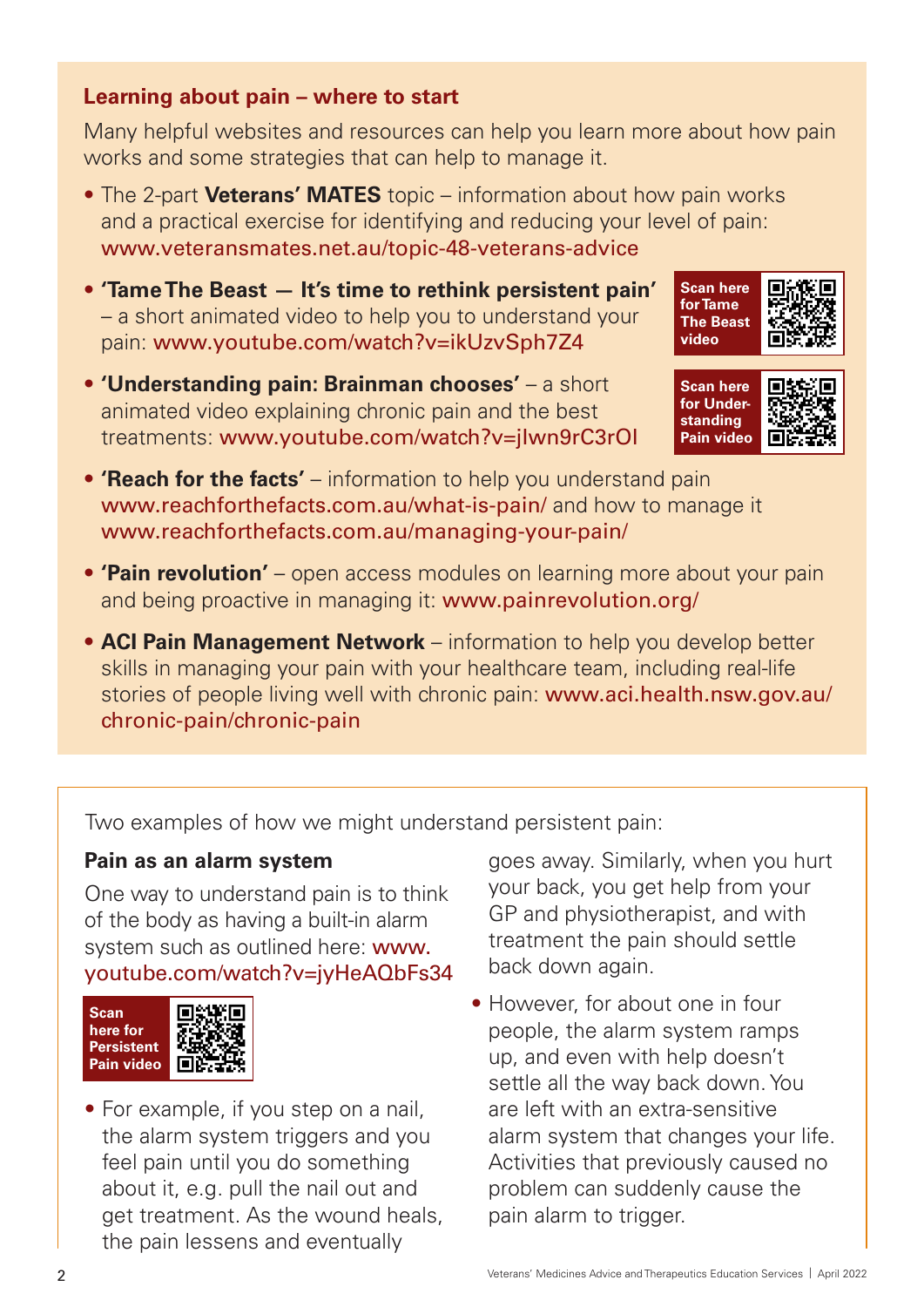#### **The impact of thoughts, feelings and behaviour on our pain**

Another way to understand pain, is that pain itself can affect or be affected by what we think, feel and how we behave (see figure below).

- For example, pain can trigger forgetfulness or impaired focus. Feeling depressed and helpless can heighten the perception of pain; positive feelings can reduce the feelings of pain. Similarly the fear of pain can lead us to behave in different ways, such as limiting movement, which can actually increase the pain.
- Blocking difficult emotions that might arise at a time of trauma can ramp up our alarm system. Becoming aware of these buried

### **(2) Set goals for improving your day-to-day function**

Think about tangible goals for your improved function. For example, you might have a goal of going for a daily walk, or a more practical goal of doing the grocery shopping without help. Write down these goals and talk to your GP about them. See 'My Health Plan' for an example of how you can record and work towards your goals: [www.aci.](http://www.aci.health.nsw.gov.au/__data/assets/pdf_file/0003/209667/health-plan.pdf) [health.nsw.gov.au/\\_\\_data/assets/pdf\\_](http://www.aci.health.nsw.gov.au/__data/assets/pdf_file/0003/209667/health-plan.pdf) [file/0003/209667/health-plan.pdf](http://www.aci.health.nsw.gov.au/__data/assets/pdf_file/0003/209667/health-plan.pdf)

#### **Make movement part of your plan**

Movement is very helpful for treating persistent pain. Learn how you should move and how often you should move. For some tips, see: [www.aci.health.](http://www.aci.health.nsw.gov.au/chronic-pain/for-everyone/pain-and-physical-activity) [nsw.gov.au/chronic-pain/for-everyone/](http://www.aci.health.nsw.gov.au/chronic-pain/for-everyone/pain-and-physical-activity) emotions and releasing them can help to reduce pain.

• Using strategies that address our habits of thinking, feeling and behaving can help to reduce pain. For example, using mindfulness and relaxation techniques or talking to a psychologist can help to reduce the level of pain experienced.



[pain-and-physical-activity](http://www.aci.health.nsw.gov.au/chronic-pain/for-everyone/pain-and-physical-activity) Your GP can refer you to a physiotherapist or exercise physiologist who can help get you moving again.

#### **If you take medicines, consider whether they are helping you**

Medicines might help in the shortterm, but for persistent pain medicines can make you feel worse. We now understand that opioids can actually cause more pain, by making your nerves and brain more sensitive to pain. They can also cause unwanted side effects such as drowsiness. For some people, reducing the amount of pain medicines taken can be helpful. Your GP or pharmacist can answer any questions you have about your pain medicines.